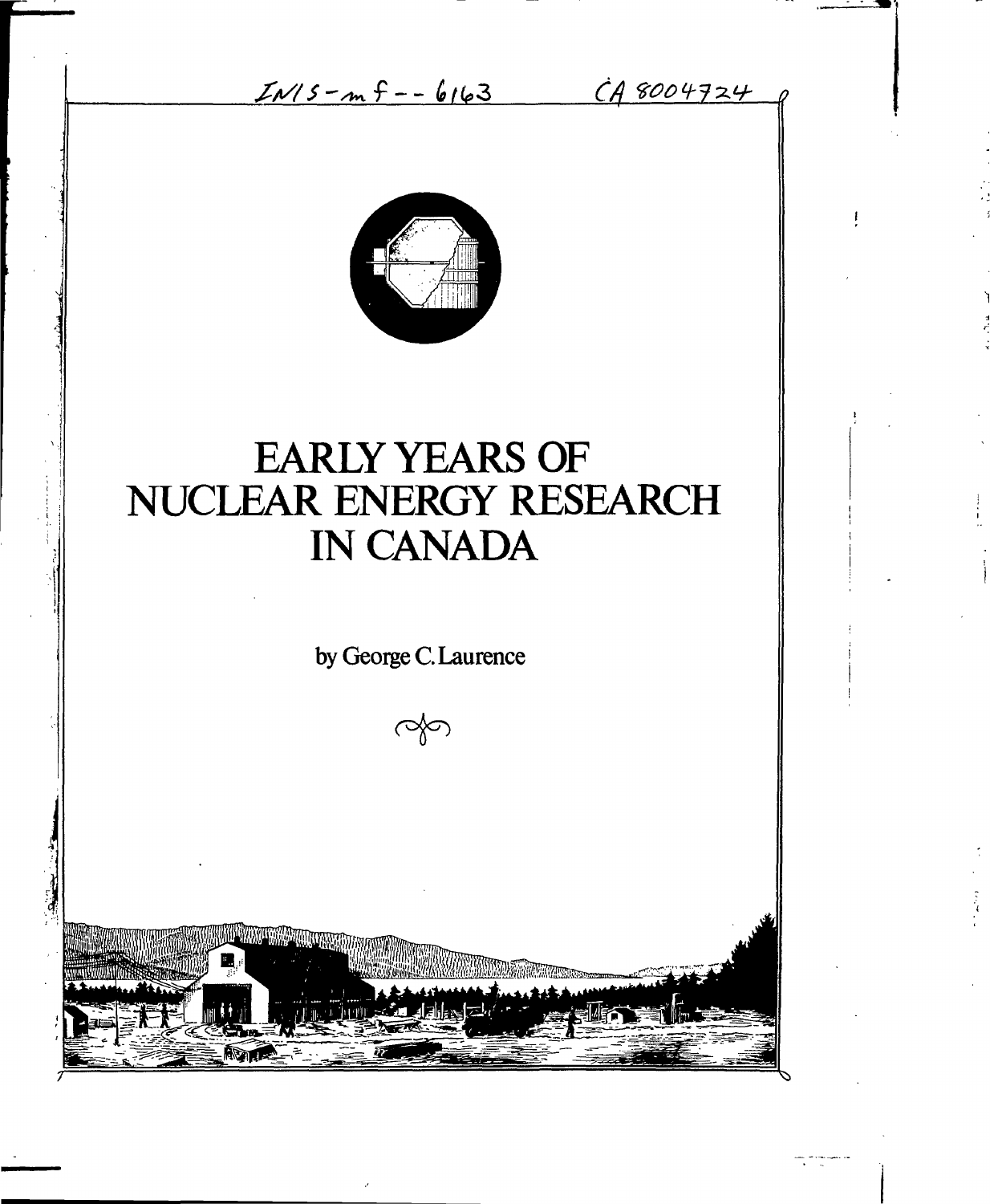



## **ABOUT THE AUTHOR**

**Given more time, more assistance, more funds and purer materials, the first man-made nuclear chain reaction might have been achieved in Canada. George C. Laurence made the first Canadian experimental attempt in 1940-42.**

**Born at Charlottetown in 1905, Dr. Laurence was educated at Dalhousie and Cambridge universities. He joined the staff of the National Research Council in 1930 and became active in improving the measurement of radiation dosage in the treatment of cancer and in promoting safety from radiation exposure.**

**He has been involved in nuclear energy development in Canada since its beginning, continuing in the Montreal nuclear energy laboratory in 1943-44 and at the Chalk River Nuclear Laboratories. He directed the staff that did the preparatory research and development and the conceptual design of the NRU reactor.**

**In 1946-47 he served as scientific advisor to the Canadian delegation to the United Nations Atomic Energy Commission in New York. In 1956 he was appointed chairman of the Reactor Safety Advisory Committee set up by the Atomic Energy Control Board to advise on the health and safety aspects of nuclear reactors and power stations. In 1961 he left AECL to become the president of the Atomic Energy Control Board from which he retired in 1970. Since then he has lived at his home in Deep River, Ontario.**

**He was awarded the MBE for his scientific work during the war, the Canadian Association of Physicists medal for achievement in physics in 1966, the W.B. Lewis medal for the Canadian Nuclear Association in 1975, and a number of honorary degrees.**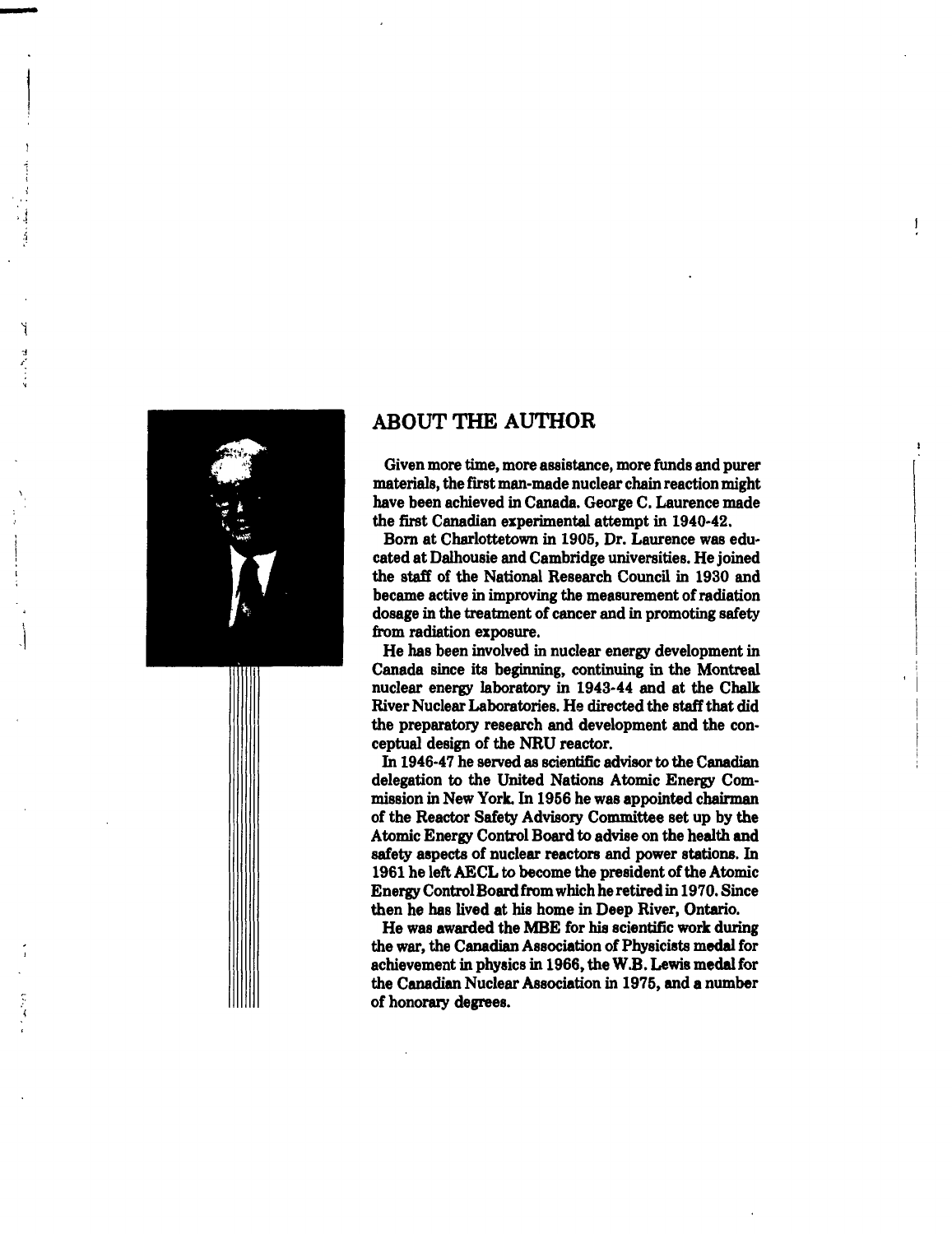

# EARLY YEARS OF NUCLEAR ENERGY RESEARCH IN CANADA

by George C. Laurence

*}* **Forty years ago the future role of Canada in nuclear ; research and development would have seemed impossible. There was little public confidence in our scientists and development engineers. Technology was something to import.**

**Research in the National Research Laboratories has always been predominantly "mission oriented", assisting industry and other government departments. Work of immediate and obvious application left little time for "purely curiosity-inspired" research. By 1940, the attention of the laboratories had been shifted almost entirely to war problems.**

**This isolation from basic research made it more difficult for the scientists to keep in touch with progress that was relevant to their work, but the scientific periodicals told us of the discovery of nuclear fission, that it sometimes happens when uranium atoms are hit by neutrons, and that more neutrons are released by fission than are captured to produce it. Therefore, a reaction might be possible in which the supply of free neutrons was constantly replenished, or even greatly increased. A very large number of fissions produced in such a reaction would release a very large amount of energy. There was evidence to show that a large increase in rate of producing fissions would be easier to accomplish if the neutrons were moving slowly. They would move more slowly if they encountered large numbers of very light atoms such as hydrogen atoms; therefore, it might be advantageous to associate with the uranium a suitable quantify of material containing hydrogen, such as ordinary water.**

**One report told of the attempt by Joliot, Halban and Kowarski in Paris to prove that a large release of energy by fission might be possible in a solution of a uranium compound (such as uranyl nitrate) in water. Their attempt failed because the ordinary hydrogen atoms, though they slowed the neutrons, captured so many of them that an insufficient number remained to produce more fissions.**

**They then decided to try heavy water with the uranium instead of ordinary water, because heavy hydrogen would capture fewer neutrons than ordinary hydrogen. Before they could do so however, the German Panzer Divisions by-passed the Maginot Line and advanced across France. Halban and Kowarski escaped to England bringing their heavy water with them, and did the experiment in Cambridge.**

**By this time, the nuclear scientists in England and the United States had stopped publishing the results of their research, but they continued their work in secrecy. We assumed that the German scientists were also hard at work, and we were convinced that if Germany produced a nuclear weapon first they would win the war.**

 $\pmb{\mathsf{I}}$ 

### Experiments in Ottawa 1940-42

**Heavy water was scarce and costly to produce. The 185 kilograms that the French scientists had obtained from a hydroelectric plant in Norway and brought to England was most of the world's supply. Rough calculations with the inaccurate data then available suggested that it might be possible to obtain a large release of energy using some form of carbon instead of heavy water with the uranium. Carbon would be less suitable for the purpose but was cheaper and easier to obtain. I decided to experiment with carbon and uranium oxide. The experiment would have to be done mostly in overtime because my small section was very busy assisting Canadian industry to become proficient in the radiographic inspection of parts for military aircraft and other equipment. Months later, I learned without surprise that similar experiments with carbon and uranium had been started both in England and the United States at about the same time.**

**The purpose of the experiment was to determine whether a very large release of nuclear energy would be possible in a large bulk of the kinds of uranium and carbon which I had. It would be possible if at least as many neutrons were released by fission as were captured. That implied that if an independent source of neutrons is surrounded by a small quantity (i.e. a few tonnes) of the combination of uranium and carbon, more neutrons would reach the surrounding walls than if the combination of materials was not present.**

**In our experiments in Ottawa to test this, the source of neutrons was beryllium mixed with a radium compound in a metal tube about 2.5 centimetres long. Alpha particles, emitted spontaneously from the radium, bombarded atoms of the beryllium and released neutrons from them. The carbon was in the form of ten tonnes of calcined petroleum coke, a very fine black dust that easily spread over floors, furniture and ourselves. The uranium was 450 kilograms of black oxide, which was borrowed from El-**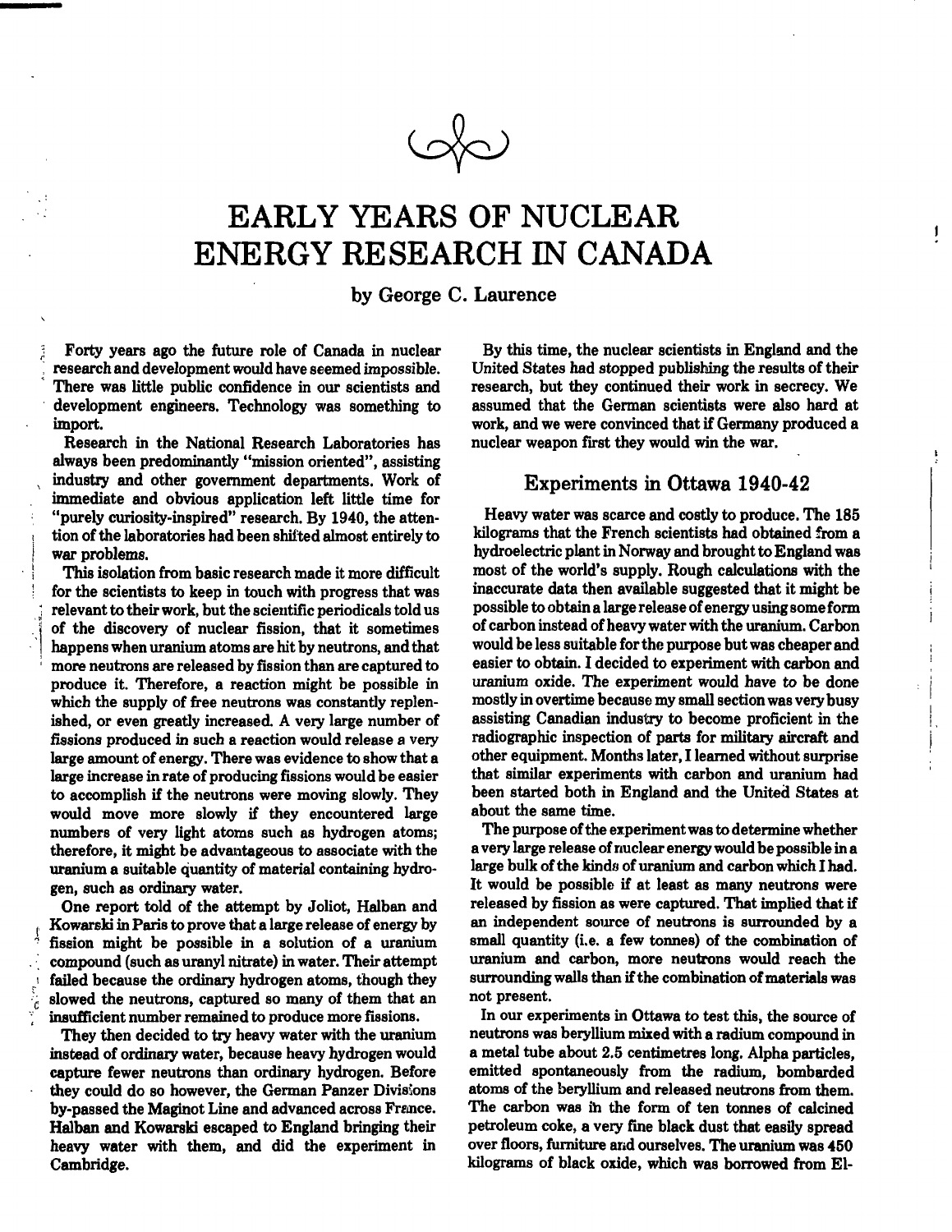

**dorado Gold Mines Limited. It was in small paper sacks distributed amongst larger paper sacks of the petroleum coke.**

**The sacks of uranium and coke were held in a wooden bin, so that they occupied a space that was roughly spherical, 2.7 m in diameter. The wooden bin was lined with paraffin wax about five centimetres thick to reduce the escape of neutrons. The arrangement is shown above, as a sectional view through the bin and its contents.**

**A thin wall metal tube supported the neutron source at the centre of the bin, and provided a passage for insertion of a neutron detector which could be placed at different distances from the source. In the first tests the detector was a silver coin, but in most of the experiments it was a layer of dysprosium oxide on an aluminum disc.**

**The experimental routine was to expose the detector to the neutrons for a suitable length of time, then remove it quickly from the assembly and place it in front of a Geiger counter to measure the radioactivity produced in it by the neutrons. The Geiger counter tubes and the associated electrical instruments were homemade because there was very little money to spend on equipment.**

**The relative rates of neutron capture and neutron release by fission were calculated from the data obtained. If the release had been greater than the capture it would have been possible to estimate the "critical quantity" of uranium and coke, that is the minimum quantity needed to produce a self-sustained reaction that would release a large amount of nuclear energy.**

**Prof. B.W. Sargent of Queen's University joined me in these experiments during jhFjsummer university vacations of 1941 and 1942. Progress was slow because the work was interrupted by other duties and we lacked the better equipment that would be available today.**

**By late summer in 1942, our measurements had shown that the release of neutrons by fission in our combination of materials was a few percent less than the capture. Therefore, it would not be possible to obtain a large release of nuclear energy in that combination of materials even if large quantities were used. There was too much loss of** **neutrons by capture in impurities in the coke and uranium oxide and in the small quantities of paper and brass that were present. We did not then realize how a little impurity could lead to failure.**

**Meanwhile in the United States, E. Fermi, H.L. Anderson. B. Field, G. Weil and W. Zinn, after a first attempt that was also unsuccessful, did succeed in showing that a large release of energy would be possible using purer uranium and very pure carbon in the form of graphite. Using the necessarily larger quantities, the Americans then built the first nuclear reactor and operated it on December 2, 1942. They called it an "atomic pile".**

**In the summer of 1940, R.H. Fowler visited Ottawa, followed soon by J.D. Cockcroft. They had been to the United States to stimulate greater American interest in research of military importance. They told me about the nuclear energy research in England and that in the United States which they had just seen.**

**With Prof. Fowler's introduction, I visited L.J. Bnggs, who was chairman of the committee that coordinated the American nuclear energy research at that time, and also J.B. Conant, E. Fermi, H.C. Urey and P.H. Abelson and learned of their work. After my visit, we received in Ottawa copies of reports on the American nuclear energy research for the next two years. One of them that was particularly helpful was "A Study Concerning Uranium as a Source of Power" by J.B. Fisk and W. Schockly, dated September 17, 1940, a remarkable theoretical discussion of the feasibility of a nuclear reactor to have been written so early.**

**In response to Cockcroft's suggestion when he returned to England we received a gift of \$5,000 from Imperial Chemical Industries, which was involved in the nuclear research in England, in support of our experiment. It was an important addition to our meager budget, but I valued it most as an expression to Dr. Mackenzie of British confidence in our work.**

## Joint British-Canadian Laboratory Established in Montreal

**At first there was greater progress in Britain than in America. It was predicted that if the uranium-235 was separated from the natural uranium in which it occurs it could be used as a very powerful explosive for military purposes. The British estimated the quantity that would be needed to make a bomb, and they proposed methods for the separation of uranium-235. It was shown by theory and experiment that the release of nuclear energy from natural uranium would be accompanied by the production of plutonium, and that plutonium like uranium-235 was fissionable. They also estimated the quantity of plutonium that would be needed for a bomb.**

**Halban and Kowarski, then in England, carried out their experiments that they had been prevented from doing in France with a uranium compound dissolved in heavy water and concluded that a great release of nuclear energy might be possible with a much larger quantity of such a solution. At first, the interest in a "boiler", as they called it, using uranium with heavy water or carbon was based on the**

2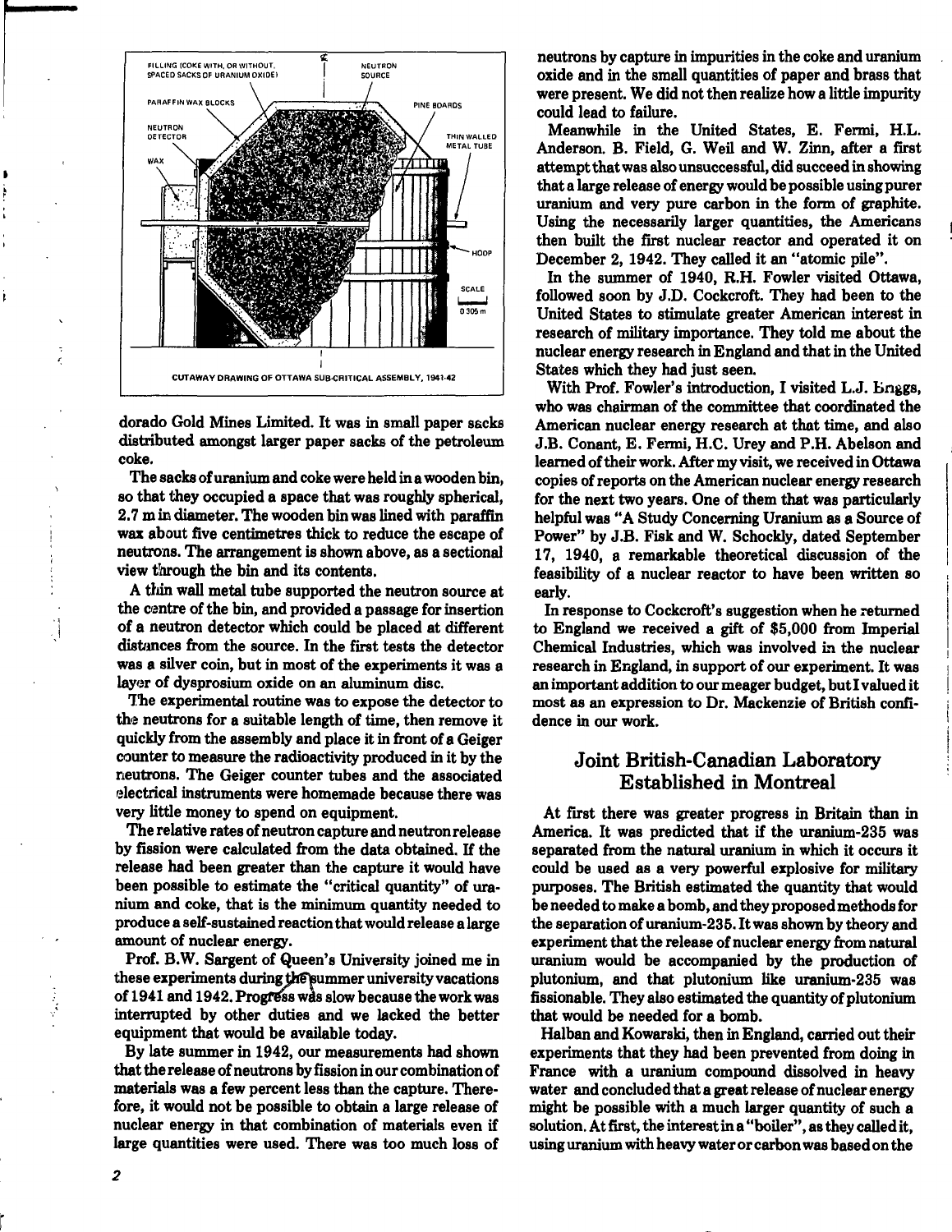**hope of using it as a source of energy for industrial purposes. With the discovery that plutonium was fissionable the boiler had added importance; it could be used to produce plutonium for the construction of a bomb.**

**It was suggested that the nuclear research in Britain should be moved to the United States. At first the idea was more acceptable to the American scientists than to some of those in Britain. By the spring of 1942 the advantages to Britain of moving the scientists from there to this continent were more obvious because the industrial resources and effort that would be needed to produce nuclear weapons were already committed heavily to other war purposes. In the United States, however, the work had become well advanced, and the help that might come from England no longer seemed so valuable. The Americans felt that it was too great a security risk because the senior members of the group that would be sent from England included refugees from countries that were occupied by the Germans and it was thought that they might be influenced by pressure on their relatives in Europe.**

**The British then suggested that a joint British-Canadian laboratory be established in Canada for nuclear research leading to the construction of a pilot plant for the production of plutonium. It would be staffed by some of the scientists from England directed by H.H. Halban, with Canadian scientists recruited into the project. Vannevar Bush, Chairman of the U.S. National Defence Research Committee, informed Sir John Anderson, Home Secretary of the U.K., that the Americans would accept this arrangement and agree to the exchange of information on research that was relevant to the design of the pilot plant.**

**On February 19,1942 Malcolm Macdonald, the British High Commissioner to Canada, with Sir George Thomson and W.A. Akers called on Dr. Mackenzie to discuss this proposal. Later that day, Dr. Mackenzie introduced them to the Hon. CD. Howe and acquainted him with the proposal. Sir George Thomson, Malcolm Macdonald and Professor R.E. Peierls discussed it again on June 15th, with Mackenzie and Howe, and also with Mackenzie King.**

**Dr. Mackenzie visited Vannevar Bush in Washington and they discussed the possibilities of American cooperation with the proposed British-Canadian laboratory. The British raised the question again on August 17 and on September 2.**

**The objective was speculative; it was doubtful if it could be completed before the end of the war. It would divert scientists, equipment and material from other war work, and would commit Canada to the expenditure of many millions of dollars, and there would be difficulties in the procurement of materials, particularly the many tonnes of heavy water.**

**Dr. Mackenzie said later that the deciding consideration was that when peace returned atomic energy would be bound to have applications of social and economic significance far beyond the possibilities of imagination and prediction, and the proposed Canadian-United Kingdom research effort would provide an opportunity for the training of Canadian scientists in this field. So, Mr. Howe agreed on September 2,1942 that Canada would receive the scientists from England, provide the laboratory facilities and supplies and administer the project in Montreal as a division of the National Research Laboratories.**

**The first of the staff from England arrived about the end of the year 1942. They were P. Auger and B. Goldschmidt of France, G. Placzek of Czechoslovakia, S.G. Bauer of Switzerland, H. Paneth and H.H. Halban of Austria and R.E. Newell and F.R. Jackson of Great Britain. We temporarily occupied an old residence at 3470 Simpson Street belonging to McGill University. Three months later, we moved into a 200 square metre area in the large, new building of the University of Montreal, and more scientists and technicians arrived from England. It was part of my job to recruit Canadian staff, and Professor David Keys (C),\* representing the Wartime Bureau of Technical Personnel, helped greatly in finding them, and in obtaining approval**

**Some of the initial research staff of Montreal Laboratory, 1943.**

**Standing: A.M. Munn (C), B. Goldschmidt, J.W. . Ozeroff (C), B.W. Sargent (C). G.A. Graham (C), J. Gudron, H.F. Freundlich, H.H. Halban, R.E. Newell, F.R. Jackson, J.D. Cockcroft (visiting the Laboratory), P. Auger, S.G. Bauer, N.Q. Lawrence, A. Nunn < May.**

 **Seated: W.J. Knowles (C), P. Demers (C), J.R. Leicester, H. Seligman, E.D. Courant, E.P. Hincks (C), F.W. Fanning, G.C. Laurence (C), B. Pontecorvo, G.M. Volkoff (C), A. Weinberg (U.S. Liaison Officer), G. Placzek.**

**1**



**<sup>\*</sup> The names of the Canadians as they appear in the text will be followed by (C).**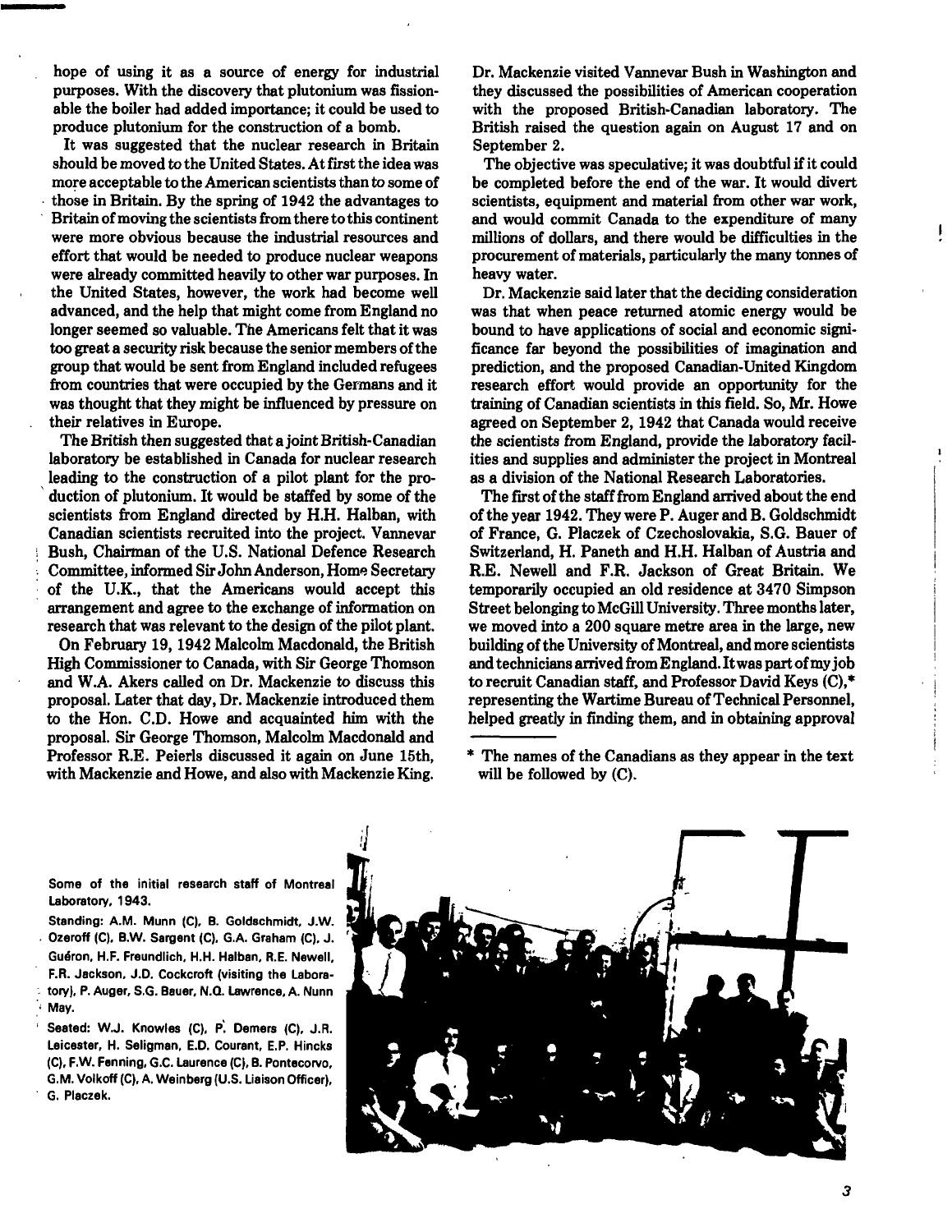**for their transfer from other employment. The staff grew quickly to over three hundred, of whom about one half were Canadian.**

**The project was started in a mood of enthusiasm and expectation of great scientific adventure. Never before had such a talented group of scientists been brought together in Canada with a single purpose.**

**Soon, however, we became impatient as we waited for the expected close collaboration with the American scientists to develop. American anxiety about the security of information increased on account of the mixed national background of the Montreal team. They proposed that the exchange of information with the Montreal Laboratory become much more restricted, and they stopped sending us copies of their scientific reports, and deeply offended the British. The administration of their security measures became very tight after the U.S. Army assumed control of the whole American nuclear program in June 1942, but it was the senior American scientists, Vannevar Bush and J.B. Conant, who resisted most strongly close collaboration with the scientists in Montreal.**

**The choice of Halban as Director of the Laboratory had seemed logical, but turned out to be unfortunate. He was involved in the unhappy circumstances that brought bitterness and distrust into the relations regarding nuclear energy between France and the United States. With Joliot, Kowarski and Perin, he held patents which claimed control of the use of nuclear reactors for some of their most important applications. The interest of Imperial Chemical Industries in these patents provoked the American distrust of international cartels. An ill-timed visit by Halban to Joliot in France to discuss the patents aggravated American worries about security because Joliot was a member of the French Communist Party.**

**His associations with the National Research Council also did not always run smoothly. He was impetuous and vacillating in decisions and unreasonable in his demands of the administrative staff in Ottawa and unfair in criticising them. He failed to inform Dr. Mackenzie or any other Canadian about important decisions regarding the research program of the laboratory. Eventually, E.W.R. Steacie (C), then the Director of Chemistry division of the National Research Laboratories, acted as a part-time Assistant Director under him, but Dr. Steacie's influence came too late and was too remote from the administrative problems in Montreal.**

**At the Quebec Conference on August 17, 1943, Prime Minister Churchill discussed with President Roosevelt the very unsatisfactory state of British-American collaboration in nuclear energy research, including the work of the Montreal Laboratory. They agreed that arrangements should be made "to ensure full and effective collaboration between the two countries in bringing the project to fruition". A "Combined Policy Committee", under the chairmanship of H.L. Stimson, the U.S. Secretary of War, was named to work out the basis for implementing this agreement, but it rarely met. There was little progress towards effective collaboration, excepting a few scientific discussions on strictly limited topics. Morale in the Mon-** **treal Laboratory became very low. The scientists felt they would be better employed in other work.**

## Good Research in Canada, 1943-1946, Notwithstanding Difficulties

**In spite of the discouragement and the uncertainties of purpose which lasted until the end of 1944, a remarkable amount of good research was done in the Montreal Laboratory during that period as well as in the happier months that followed. It provided scientific data that were needed for the design of a fission reactor and of chemical plants for the extraction of plutonium and uranium-233 produced in the reactor, and it contributed to knowledge and understanding of the structure and behaviour of atomic nuclei.**

**Part of the research was investigation of the penetration of neutrons through the kinds of materials that might comprise the core of the reactor, such as heavy water, ordinary water and graphite, and combinations of these with uranium and other materials. This information was essential for the design of a reactor because a large release of nuclear energy by fission is possible only if sufficient numbers of the neutrons that are liberated by fission retain their freedom, avoiding capture in the wrong kinds of atoms, until they are captured again in fissionable atoms to produce more fissions.**

**There was interest particularly in the possibility of a reactor that would use natural uranium and heavy water. The Americans doubted the conclusion from the experiment by Halban and Kowarski in Cambridge University that a reactor would be feasible using a solution of uranyl nitrate in heavy water because it seemed improbable theoretically and the experiment was difficult to do accurately. The heavy water had been brought to Montreal, and F. Fenning repeated the experiment there and approximately corroborated its conclusions. For further confirmation, he investigated in particular the proportion of the slow ("thermal") neutrons captured in the solution that produced fission, and B. Pontecorvo measured the proportion of fast neutrons that were captured before their speed was reduced sufficiently to produce most of the fissions. Halban suggested that the theoretical objections to the experimental results might be too pessimistic because they overlooked the possibility of an "n - 2n effect" that would increase supply of neutrons, i.e. a reaction by which the capture of a neutron in a deuterium atom of the heavy water would result in the release of two neutrons. A. Nunn May, L.G. Elliot (C) and E.P. Hincks (C), however, showed that any n - 2n effect would be too infrequent to explain the discrepancy. It remained a mystery.**

**In any case, it was clear that the feasibility of a sustained nuclear reaction in a "homogeneous" mixture of uranium in heavy water would be greater if the concentration of the uranium was considerably increased. Unfortunately no suitable compound of uranium was known that could be dissolved in heavy water in sufficient concentration for the purpose. Hence, interest turned to a more concentrated mixture: a "slurry" consisting of a suspension of a finely**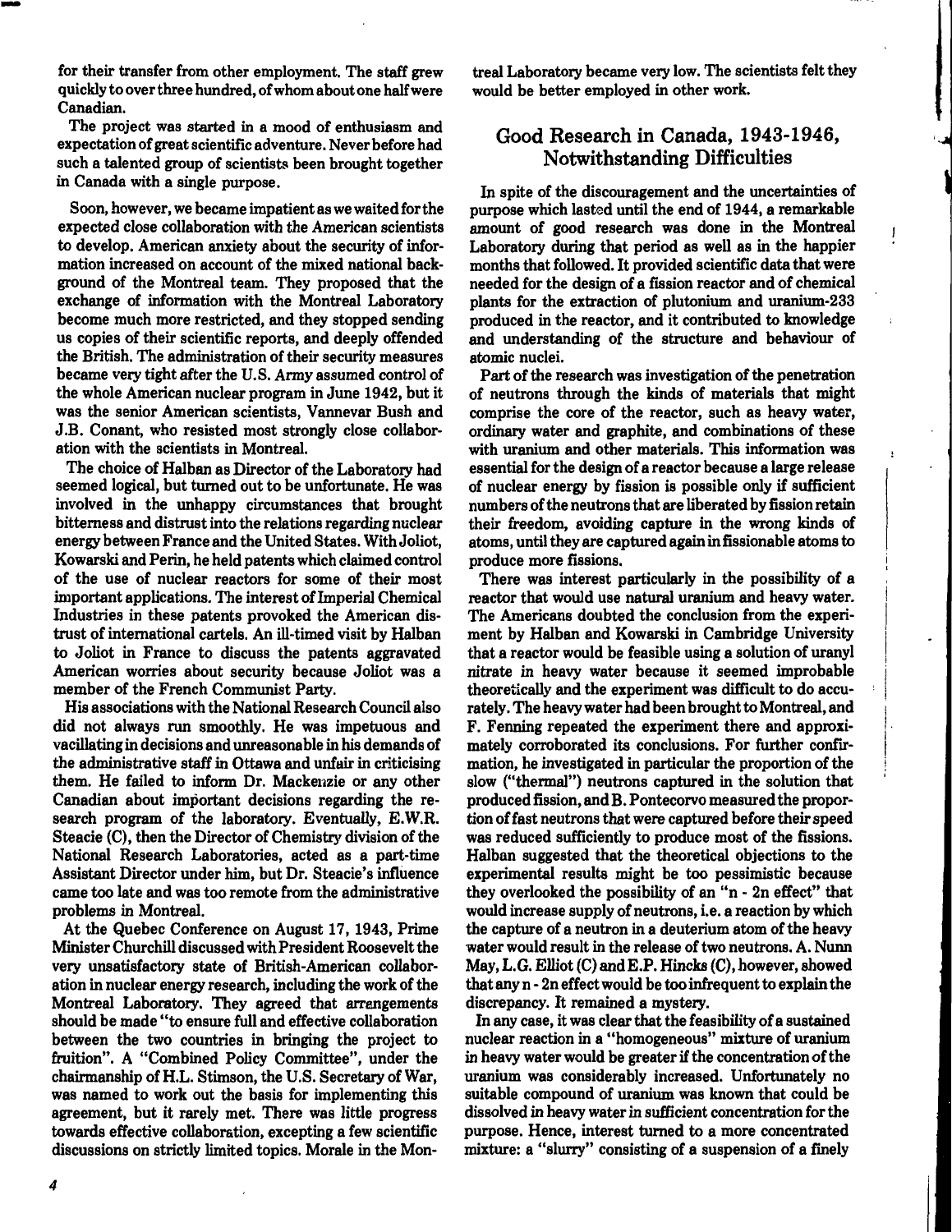

#### **The Fission Process**

**Jl**

**A slow neutron (Fig. 1) strikes the nucleus of a uranium atom, causing it to split or fission (Fig. 2). Heat is produced. The fast neutrons released by the fission slow down as they bounce against the nuclei in heavy** water molecules. Slowed sufficiently, the neutrons will cause other **U-235 atoms to fission, maintaining a chain reaction.**

**divided compound of uranium in the heavy water which was called "mayonnaise" on account of its appearance. It was intended that the mayonnaise would circulate through the reactor vessel and through a heat exchanger where the heat produced by the nuclear fission would be extracted. It could be pumped directly from the reactor to a chemical plant where the used uranium could be replaced, fission products could be removed and plutonium recovered. H. Paneth, B.L. Goldschmidt, H.G. Heal and F. Morgan investigated the preparation of such a suspension, its stability at high temperatures and physical behavior and the effects on it of the intense radiation to which it would be exposed in a reactor. D.W. Ginns considered the engineering design of the reactor. S.G. Bauer and W.J. Knowles(C), investigated problems of removing heat from the slurry. G.S. Anderson and J.H.L. Matheson (C), worked on the design of suitable heat exchangers. The possibility of adding extracted uranium-235 to increase reactivity was considered.**

**Interest gradually shifted from "homogeneous reactors" using a slurry to "heterogeneous systems" in which the uranium was in the form of metal bars about 2.5 cm in diameter and several centimetres apart in the heavy water. There were several reasons for the change. It was realized that much less heavy water would be needed. Experiments by A.G. Maddock, N. Miller, Miss G. Gorey (C) and J. Hebert (C) gave warning that radiation from uranium and fission products suspended in the heavy water would decompose the heavy water into oxygen and deuterium so rapidly that the reactor could be operated only at a very low power. Other practical difficulties were expected.**

**Meanwhile, the possibility that the reactor to be built in Canada might use graphite instead of heavy water was not rejected as long as American collaboration remained in**

**doubt. Early success with heavy water would depend on its supply and the Americans controlled the only important production on the continent, that at Trail, B.C., by a supply contract. Sargent and I, with Hans Paneth and H.G. Hereward, and later A.M. Munn (C), measured the migration of neutrons in a ten-tonne pile of graphite rods as they slowed from their original high velocities and continued to move at slow ("thermal") velocities through the graphite. The neutrons for the experiments were released from a block of beryllium by exposing it to the radiation from a two-million volt therapy X-ray machine. We used the same techniques to measure the diffusion of slow neutrons (the "thermal diffusion length") in heavy water containing lithium carbonate.**

**As I became involved then in other research, Sargent directed the further experiments on neutron migration in heavy water containing uranium bars in arrangements that might be used in a practical reactor. Associated with him in these other experiments on the motion of neutrons in heavy water were D.B. Booker, P.E. Cavanagh, H.G. Hereward and N. J. Niemi (C). These experimental studies of the motion of fast and slow neutrons in graphite and in heavy water confirmed theories of their motion in these materials developed by the theoretical physicists, thereby making it possible to use their theories with greater confidence in designing a nuclear reactor.**

**Other kinds of reactors were also considered. For example, S.G. Bauer was interested in "breeder reactors" which would replenish their fuel supply by producing plutonium from uranium-238 or uranium-233 from thorium. M.H.L. Pryce, E. Courant and B. Pontecorvo studied the possibility theoretically. Pontecorvo, B.H. Flowers, G.A. Graham (C) and H. Seligman also investigated the motion of neutrons in ordinary water containing bars of uranium, lead or iron to obtain information that would be relevant to the design of reactors that use enriched uranium and ordinary water, such as those now operating in the United States.**

**The theoretical physicists studied such questions as the minimum quantities of uranium and heavy water or graphite that would be required in a reactor, the saving in these quantities that could be made by surrounding the reactor with a thick layer of graphite to impede the escape of neutrons from it, the effectiveness of move.ble bars containing substances that capture neutrons, such as boron or cadmium, as a means of stopping or controlling the fission reaction, and other problems of design..**

**For the purpose of calculating such aspects of reactor design, G. Placzek, R.E. Marshak, B. Davison, E. Courant, J.C. Mark (C), F.T. Adler and others produced formulae which described the migration and distribution of neutrons by "diffusion" equations similar to those which are used to describe the flow of heat, sound, matter in solution or radiation in stars. They used "transport theory" (des**cribing the motion of neutrons in vector notation) to show **how the quantities in these formulae were related to information that could be obtained by measurements of the average distance between collisions with atoms, the changes in direction and speed caused by the collisions, and the risk of their capture by the atoms which they**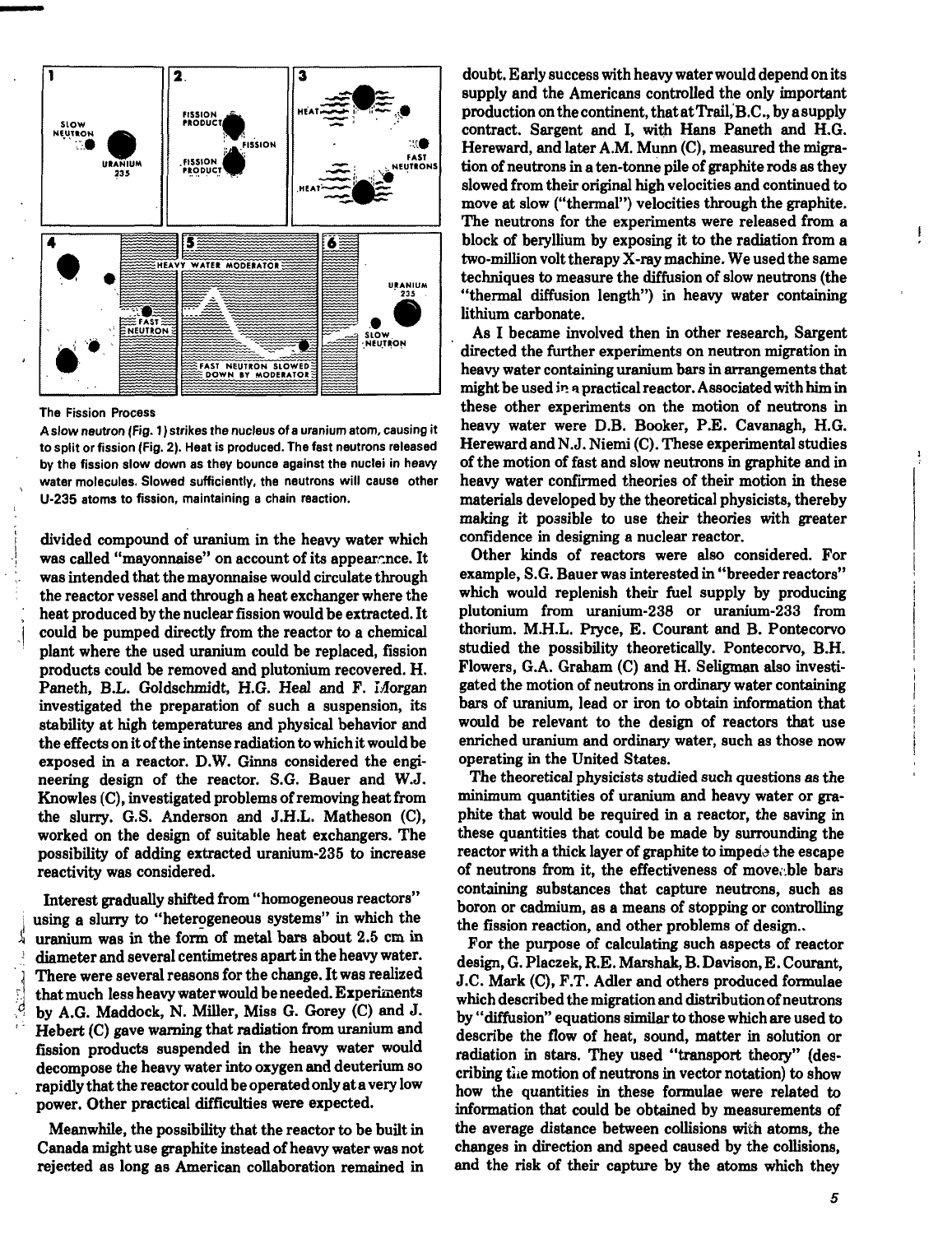**encountered. They clso used transport theory to calculate the net flow of neutrons from one material (e.g. heavy water) into another (e.g. uranium or other metal) where the surface between the two materials was not flat, a frequent problem in designing reactors. G. Volkoff (C), Jeanne £eCaine (C), P.R. Wallace (C), H.H. Clayton (C), S.A. Kushneriuk (C), M. Pryce, E.A. Guggenheim and others investigated how the release and distribution of neutrons in a reactor would be affected by the size, shape and relative position of the parts of the reactor. B. Carlson organized a computing section.**

**The role of the small group of engineers in the Montreal Laboratory was to conceive in outline the design of the reactor, how its uranium fuel would be cooled and how the heat would be dissipated, how it would be shielded to protect the operators from radiation, how the used fuel containing radioactive fission products would be removed and stored safely, how the operating power of the reactor would be regulated, what automatic protective devices would help to insure safe operation, and many other features of design. The group comprised R.E. Newell, D.W. Ginns, J.H.L. Matheson (C), G.S. Anderson, S.G. Bauer and others.**

**It was also their responsibility to advise those who would design the reactor and chemical plants. Restrictions that were very unusual in engineering experience had to be imposed on the choice of materials and other features of design in order to satisfy somewhat conflicting requirements of working temperatures, rates of heat transfer, permissible leakages of fluids, tendency to capture neutrons, speed of response of instruments and other details.**

**Since the original purpose of the project was to demonstrate the feasibility of producing plutonium in a heavy water-moderated reactor, the chemists and chemical engineers developed the process by which the plutonium would be separated from the uranium and radioactive fission products after the fuel was removed from the reactor. They also developed the process by which uranium-233 (another fissionable material) could be separated from thorium and fission products.**

**The development of these processes was made possible by contributions from the Americans of small amounts of plutonium and of uranium and thorium that had been exposed to neutrons and therefore contained the nuclear fuel and fission products produced in a reactor. A group in Montreal including B. Goldschmidt, L.G. Cook (C), T.J. Hardwick and others tested a very large number of solvents to find the most suitable for separating the plutonium and uranium from the very radioactive fission products by preferential dissolving. Another group in the National Research Laboratories in Ottawa, including S.E. Cambron (C), R.H. Betts (C), R. Mungen (C), E.E. Winter (C), L. Siminovitch (C), M.B. Wilk (C) and R.P. Cahn (C), further developed the process so that it was possible to obtain plutonium quite free from both the uranium and the fission products. I.R. Mills (C) and C.H. Simpkinson (C) designed the plant which was operated later in Chalk River until dismantled when it was clear that its plutonium production was not economically profitable at that time.**

**The comparable process for separating uranium-233 from the thorium in which it is produced and the accompanying fission products was developed by B. Goldschmidt, L.G. Cook (C), J. Gueron, F. Morgan, J.K.T. Spinks (C) and L. Yaffe (C). It was also built and used later at Chalk River. P.E. Gishler (C), R. Wilkinson, T. Boyer (C), P.J. Sereda (C) and C.R.G. Holmes (C) investigated the corrosion of alloys that might be used for protective covering of uranium fuel rods in the reactor by the water from the Ottawa River and the possible need of water treatment.**

f

**The chemical properties of uranium, neptunium and some of the fission products were investigated by J. Gueron, W.E. Grummitt (C), A.C. English, G. Wilkinson, C.E. Mackintosh and others. H.G. Heal experimented with electrochemistry of uranium compounds and H. Greenwood tested the corrosion resistance of uranium-silicon alloys.**

**It is impossible in a short history to mention all the important contributions to nuclear science by the Montreal Laboratory. A list of its scientists and engineers compiled in August, 1945 is appended. Many of them are better remembered today for their work in later years at Chalk River, or in universities and in the United Kingdom and France after leaving Montreal, particularly those who were in Montreal for only a few months.**

**A notable achievement in basic science was the delineation of the "4n +1" series of nuclear isotopes, identifying them and observing their properties by T.E. Cranshaw, P. Demers,(C) A.C. English, J.A. Harvey.(C) E.P. Hincks,(C) J.B. Jelley and A. Nunn May. The "4n+1" series is a group of heavy isotopes not found in natural minerals that is produced by successive disintegration from uranium-233. It is analogous to the three series of naturally radioactive isotopes that have long been known to result from the disintegration of uranium, thorium and actinium. Knowledge of properties of the "4n+1" substances is important in developing methods of recovering pure uranium-233, which is a promising nuclear fuel that can be produced from thorium.**

**Nuclear fission provides two means by which the number of known kinds of atoms has been greatly increased: the production of fission products, and the release of neutrons which by impact on existing kinds of atoms transform them into new kinds. The increase in the variety of atoms available for study permitted research that has greatly extended our knowledge of the structure and internal behaviour of atomic nuclei. Some of the experiments involved bombarding the new substances with neutrons or other atomic particles or radiation, and observing the radiation or particles that emerged to discover what changes were caused in the atoms when they were hit. Some of the research in the Montreal Laboratory was of this kind using small quantities of fission product material received from the United States. It provided preliminary experience that led some of the young scientists involved to very productive careers in nuclear research later at Chalk River and elsewhere when much greater quantities of these materials could be produced in the nuclear reactors.**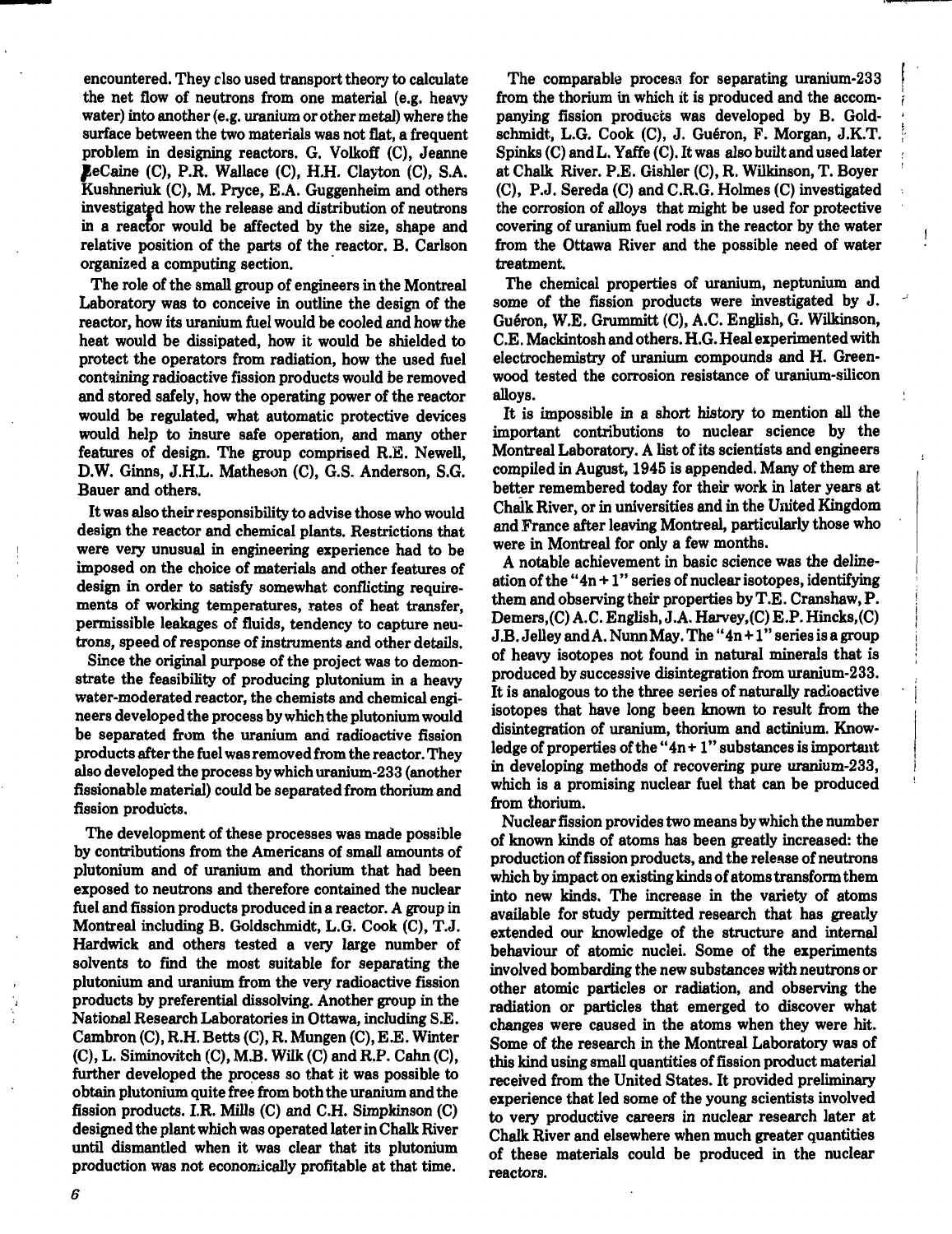**A useful experimental technique developed by P. Demers (C) involved the use of very fine-grained photographic emulsion in which the "tracks", roughly one hundredth of a millimetre in length left by individual alpha particles emitted from specks of radioactive matter resting on the emulsion, could be clearly seen with a microscope. The lengths of the "tracks" helped to distinguish the kinds of isotopes from which the alpha rays came. It also revealed the "tracks" produced by the fission fragments of single uranium atoms.**

**Other experimental techniques were developed and special instruments were devised. They included beta-ray spectrometers for measurement of the velocity of electrons by L.G. Elliott (C) and B. Kinsey, ion chambers of various kinds to detect neutrons and other atomic particles by H. Carmichael and J.F. Steljes, an electronic device called a "kick sorter" for counting atomic particles and distinguishing between those of different speeds by H.F. Freundlich, E.P. Hincks (C) and J.W. Ozeroff (C), and improved "kick sorter" by C. Westcott (C) and R. Hanna and others, electronic amplifiers for measuring the very small direct currents of electricity through ion chambers by R.J. Cox, F.J.M. Farley, J.D. Jackson and H.E. Gove, ion chambers for measuring the energy of motion of atomic particles by T.E. Cranshaw, J.A. Harvey (C) and others, and an accelerator to produce fast moving heavy hydrogen ions by A.G. Ward (C) and J. Warren, and other special pieces of equipment that could not then be obtained commercially. H.M. Cave (C), E.B. Paul (C), J.B. Jelley and P. Lamb (C) converted a 600,000 volt X-ray generator that I had built a few years before in Ottawa into an accelerator of positively charged atomic particles for nuclear research.**

**The biological effects and hazards of exposure to radiation and atomic particles, and other safety questions received much attention. J.S. Mitchell, W.V. Mayneord, and G.A. Butler (C), internationally recognized experts on radiation dangers, spent some time in the laboratory and greatly influenced its policy on protection of its employees and the public.**

**There were miscellaneous research and development activities which, after August, 1944, were grouped together in a division called Technical Physics under my direction. They included research on the transfer of heat from simulated reactor fuel rods to cooling water by S.G. Bauer, J.W. Knowles (C) andE.W. Guptill (C) in Montreal, and by P.E. Gishler (C) in the National Research Laboratories in Ottawa, in which particular attention was given to the effects of surface boiling, steam film formation and thin water films, the development of reactor control rods and the covering of uranium fuel rods with aluminum cladding to prevent corrosion by G.S. Farnham (C) and others in the Department of Mines and Resources, the development of control rod mechanisms and instruments by N.Q. Lawrence, the construction of Geiger counters and of "boron chambers" for the measurement of the flow of neutrons by N. Veall. H.F. Freundlich, J.W. Ozeroff (C), R. Callow and J. Elsey designed and supervised the construction of much of the electronic research instruments for the laboratory. D.C. Douglas (C) investigated the possible contamination**

**by radioactive substances of air and water circulated through a reactor for cooling it. M. W. Lister (C) advised on the possible spread of any radioactive contamination in the atmosphere and G.W.C. Tait (C) used smoke tests to investigate the movements of air in the river valley where the reactor was to be built. Dr. C.B. Peirce supervised medical tests to reveal harmful effects of radiation on the health of employees.**

**Scientists in other laboratories contributed to the program. At McMaster University, Prof. H.G. Thode and others used mass spectrometer methods in testing heavy water and in separating isotopes. Help was received from Prof. F.E. Beamish at the University of Toronto with chemical analysis, from Prof. L.M. Pidgeon at the University of Toronto in uranium chemistry, and from G.S. Famham, R.L. Cunningham and others in the Department of Mines and Resources in metallurgical subjects. McGill University provided library service.**

**Secrecy about the work of the laboratory was extreme. Younger scientists were forbidden by Halban to discuss their work with others in a different scientific field. When the distinguished Danish physicist, Niels Bohr, visited the laboratory he was addressed as "Mr. Baker". Code words were also used in referring to uranium compounds, heavy water, and other important materials.**

#### Decision at Last

**There was little benefit for Canada in continuing the research in the Montreal Laboratory without close cooperation with the British and American scientists and this view was expressed to the authorities in both countries. The situation was worsened in both by poor communication among heads of states, officials and scientists.\***

**Better understanding and good will were achieved, eventually, through the efforts of James Chadwick, the most renowned of living British atomic scientists; General Groves, head of the whole American nuclear effort; and Dr. Mackenzie. Groves and Chadwick were of very different backgrounds, disciplines and personalities but they trusted and respected each other, and Mackenzie understood very well the points of view of both sides. Their good sense prevailed; the Montreal Laboratory was saved.**

**The long-awaited decision to proceed at once with the design construction of a heavy water-moderated nuclear reactor in Canada was made at a meeting of the Combined Policy Committee in Washington on April 13,1944 which** was attended by both the Hon. C.D. Howe and Dr. **Mackenzie. General Groves was present and we are told that he assisted greatly in reaching agreement. It was**

ŧ

**<sup>\*</sup> In this article, which discusses the scientific and engineering research, very little has been said about the misunderstandings regarding the supply of uranium and heavy water and political differences. A comparison of American, British, French and Canadian accounts of wartime nuclear cooperation reveals them clearly. See references cited at end of paper.**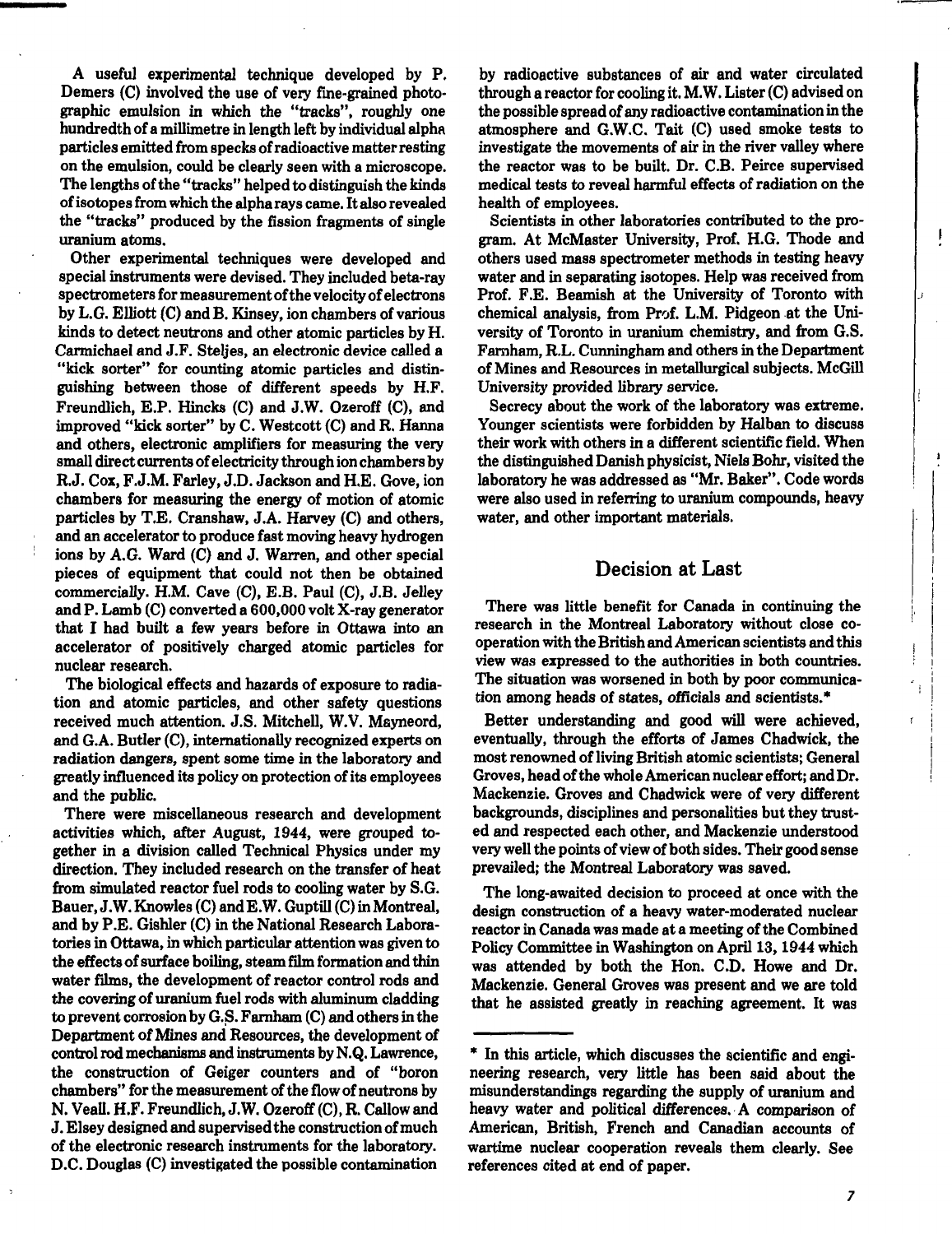

**A group photo taken in 1945 shows a number of those involved in the construction of the Chalk River Nuclear Laboratories. From left to right: Major J.H. Brace, president, Fraser Brace Limited, Arthur N. Budden, Department of Munitions and Supply, unidentified, Dr. C.J. Mackenzie, president. National Research Council, F.J. Palmer, gen. supt., Fraser Brace Limited, H. Greville Smith, vice-president, Canadian Industries Ltd., (Defence Industries Ltd.) D.S. Kirkbride, gen. supt.. Services, Petawawa Works, Defence Industries Ltd., unidentified, Major A.B. McEwan, manager, Special Projects div., D.I.L., H.J. Desbarats, manager, Petawawa Works, D.I.L., Dr. J.D. Cockcroft, director of the Canadian Project, 1944-46, C.H. Jackson, chief engineer, Special Projects div., D.I.L., Gordon R. Stephens, general manager, Fraser Brace Limited, H.S. Milne, resident engineer, Petawawa Works, D.I.L., M. Green, superintendent, Fraser Brace Limited.**

**agreed that there would be full exchange of information relevant to design of the reactor and the extraction of the plutonium it produced. Halban and other scientists who were not British subjects would leave, and the English physicist, John Cockcroft, would be Director of the Laboratory.**

**The atmosphere in Montreal changed quickly. The Americans fully supported the project. Scientific information, supplies of materials and help in many ways came from the United States, and scientists from Montreal visited American nuclear research centres where relevant work was being done.**

**Defence Industries Ltd. was engaged to do the engineering design of the reactor, the laboratories, the services, and the town where the employees would live, and to operate them for the National Research Council which would direct the research. Fraser Brace Ltd. would do the construction under contract to Defence Industries Ltd. After a score of possible sites was considered, one near Chalk River was chosen and called the "Petawawa Works". The location now known as Deep River was selected for the town. Design began almost at once, and construction proceeded rapidly in spite of difficulties in procuring materials and labour. The story of this construc-**



**Dr. J.D. Cockcroft arrived at the CRNL site in April, 1944 and immediately reorganized the Laboratory. Under his direction morale improved and a sense of purpose was restored.**

**tion is omitted here because it is more suitably a part of the history of NRX.**

**Cockcroft arrived on April 26,1944 and the direction of the Laboratory was reorganized. E.W.R. Steacie (C) was its Assistant Director and acted also as Head of the Chemistry division after Paneth left. Halban became Head of the Nuclear Physics division. I was made Head of the Technical Physics division as mentioned earlier. Sargent (C) became Head of the Nuclear Physics division when Halban left at the end of March, 1945, and Volkoff (C) succeeded Placzek a little later as Head of the Theoretical Physics division.**

**Under Cockcroft, the administration of the laboratories became less difficult, morale improved and a sense of clear purpose was restored. While the laboratories were being built at Chalk River, the staff moved there gradually from the Montreal Laboratory which was closed down in July, 1946.**

#### ZEEP

**Success in operating the proposed new reactor, which was named NRX, would depend critically on the design of its "lattice". That is on the size, shape and composition of the uranium fuel rods and their distance apart in the heavy water. The dimensions had been calculated by the mathematical physicists in the Montreal Laboratory from theory. The general validity of the theory had been proved by the success of the first American reactors, including one in Chicago which used heavy water and was designed by a group under Canadian-born Walter Zinn. However, before the theory could be used as a final guide for the design of NRX, a confirmation was needed by experiment of the behaviour of neutrons in the kind of reactor lattice that would be used, and it was done in Montreal by Sargent (C), H.G. Hereward, A. Munn (C), P. Cavanaugh, D. Booker, M. Burrow, N. Niemi (C) and L. Nirenberg (C) with small quantities of the materials.**

**\**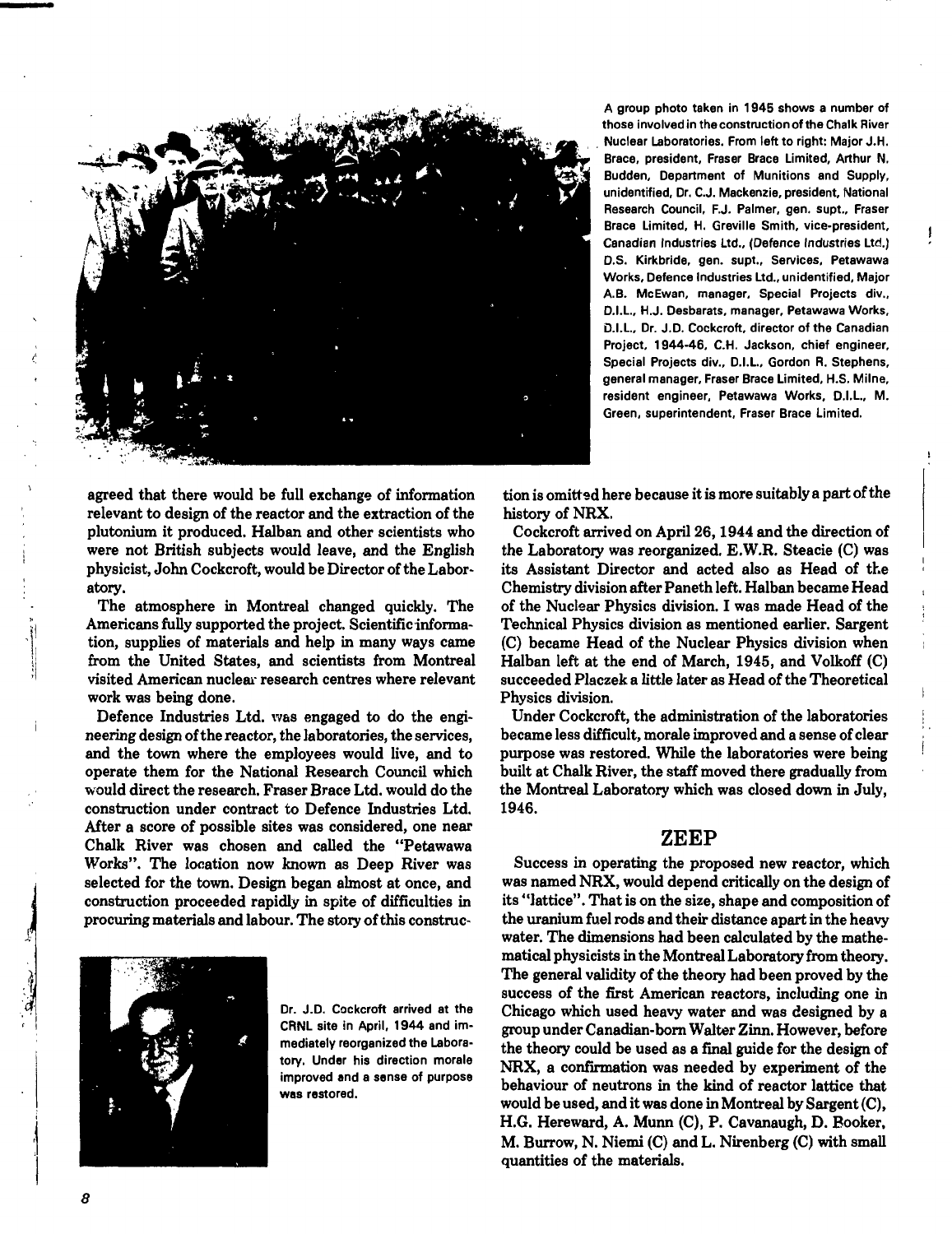



(L-r) Dr. G.C. Laurence, Dr. C.J. Mackenzie, Hon. C.D. Howe, and Dr. **J.D. Cockcroft in August, 1945, a few weeks before ZEEP started up.**

**This background of theory and experiment made it possible to decide the outline design of the NRX reactor, its shielding, the location auxiliary equipment and the design of the building that would house them, so that the construction could be started. Before NRX was completed, however, it was desirable to have some experience in operating a comparable reactor that could be easily altered. After two months of study it was decided, on August 24, 1944, to build a very simple reactor that could be completed quickly, and was so designed that its uranium rods and other parts could be easily changed or rearranged.**

**Lew Kowarski, who had declined to come to Canada to work under Halban, had joined the staff under Cockcoft. He, with New Zealander Charles Watson-Munro and Canadians George Klein and Don Nazzer, were given the task of designing this small reactor and putting it into operation. They were helped by A.H. Allan, F.W. Fenning, G. Fergusson, C.W. Gilbert, andE.P. Hincks (C). Kowarski named it ZEEP, which he said stood for "zero energy experimental pile".**

**Simplicity and flexibility were achieved in this reactor by omitting any provision for removing heat produced by the nuclear reaction, very heavy shielding to absorb radiation, and the more elaborate control and safety equipment that is needed in high power reactors.**

**ZEEP's reactor vessel is an aluminum cylinder about two**



**'Dr. Lew Kowarski directed the ZEEP project which would provide experience useful in the design of more powerful reactors.**

**and one half metres high and two metres in diameter, surrounded by blocks of graphite, as shown above. The uranium rods are hung vertically from a frame across the top. The heavy water is stored in a tank beneath, from which it can be pumped into the vessel. Small cylinders of cadmium were arranged so that if the power became dangerously high, they would drop automatically into the reactor vessel where they would stop the reaction by absorbing neutrons.**

**On September 4,1945, at Chalk River, the construction of ZEEP was completed. The uranium metal rods, clad with aluminum, were in place; it remained to add the heavy water. The small team worked carefully, controlling the flow of heavy water into the reactor vessel, and watching the instrument that gave the first indication that nuclear fission had occurred in ZEEP.**

**They changed to less sensitive instruments designed by H. Carmichael, that would be suitable when operating ZEEP at the intended power. Ion chambers, sensitive to neutrons, were placed close to the reactor vessel. One of them was connected to a galvanometer on the control desk that projected a spot of light on a millimetre scale marked on a strip of glass for the operator to see. The power at which ZEEP operated would be shown by the displacement of the spot of light across the scale.**

**The next day, September 5, the heavy water was pumped into the reactor vessel again, a little at a time. When the vessel was partly full, the spot of light was seen to move very slightly. After that, each small addition of heavy water moved the spot faster and farther. At length, the spot showed that ZEEP was operating at the nuclear power for which it was designed.**

**Thus, for the first time a nuclear reactor had been operated outside the United States. They found that the amount of heavy water required was almost exactly what had been predicted from theory by J. Stewart (C) and G.M. Volkoff (C).**

**In later years, ZEEP has been used for important research on the behaviour of neutrons in reactors and other purposes by B.W. Sargent and others. It was used by**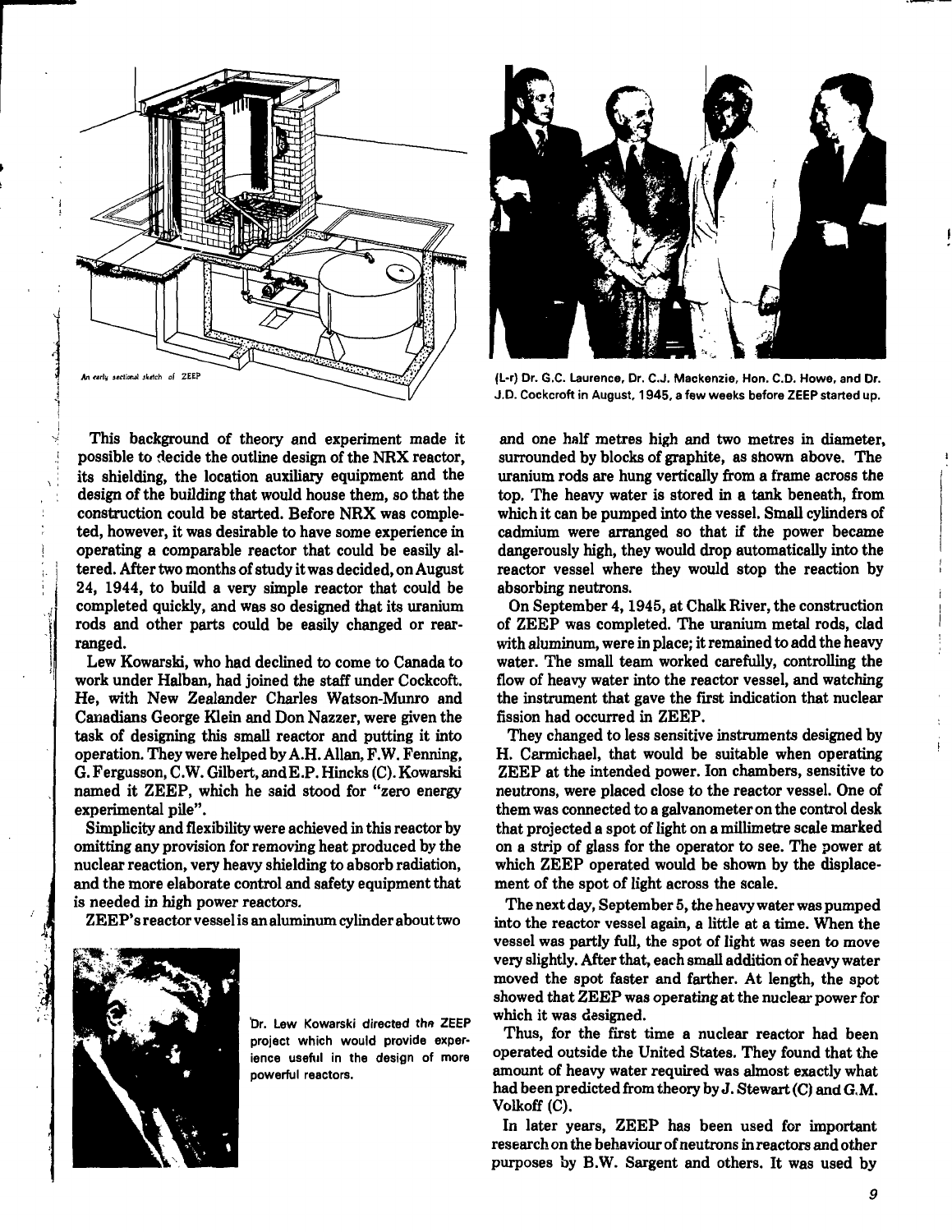Andrew Pressesky (C), David Walker (C), D.W. Hone (C) and others to provide data for the design of other reactors.

In 1945 and 1946, most of the British scientists returned to England and began the research that was to lead the United Kingdom to become the third nuclear military power, and the first to produce electricity in large nuclear power stations economically. Some joined the Canadian staff and remained here.

The first phase of nuclear research and development in Canada, when scientists and engineers from Great Britain, Commonwealth countries, France and other parts of Europe had contributed so much, and when so much help was received from the United States, was coming to an end. The centre of activity in Canada had moved to Chalk River and there was reorganization, new direction and new purpose. From that time, Canadian ideas regarding design

and operation of nuclear reactors, nuclear power stations and nuclear safety began to diverge from those of other countries. Gradually the CANDU conception of nuclear puwer stations was to emerge.

**6**

I am indebted to Dr. Mackenzie and many of my former colleagues, particularly G.A. Bartholomew, W.E. Grummitt, G.C. Hanna, W.J. Knowles, S.A. Kushneriuk, R.R. MacLanders, B.W. Sargent, W.H. Walker and E.E. Winter, for their help in recalling events.





**During a visit to CRNL in 1971, Dr. Lew Kowarski reminisces about Although most of the British scientists returned to England in 1345 ZEEP with Dr. C.H. Millar (C) and D.H. Walker (C). In August, 1944, Dr. Kowarski was placed in charge of the team that was to design ZEEP which went into service on September 5,1945, little more than one year later.**



**and 1946 to continue their research there, close cooperation with United Kingdom researchers continued. From left, J.L. Gray, third president of AECL, retired December 1974; Sir John Cockcroft, who directed the scientific program in Canada and later led the U.K. program; Dr. W.B. Lewis, who succeeded Cockcroft and became senior vice-president, srience, AECL, a post he held until his retirement; and Sir William Cook, United Kingdom Atomic Energy Authority.**



**The Chalk River Nuclear Laboratories, today, is Canada's largest establishment devoted entirely to research into the peaceful uses of atomic energy.**

्।<br>व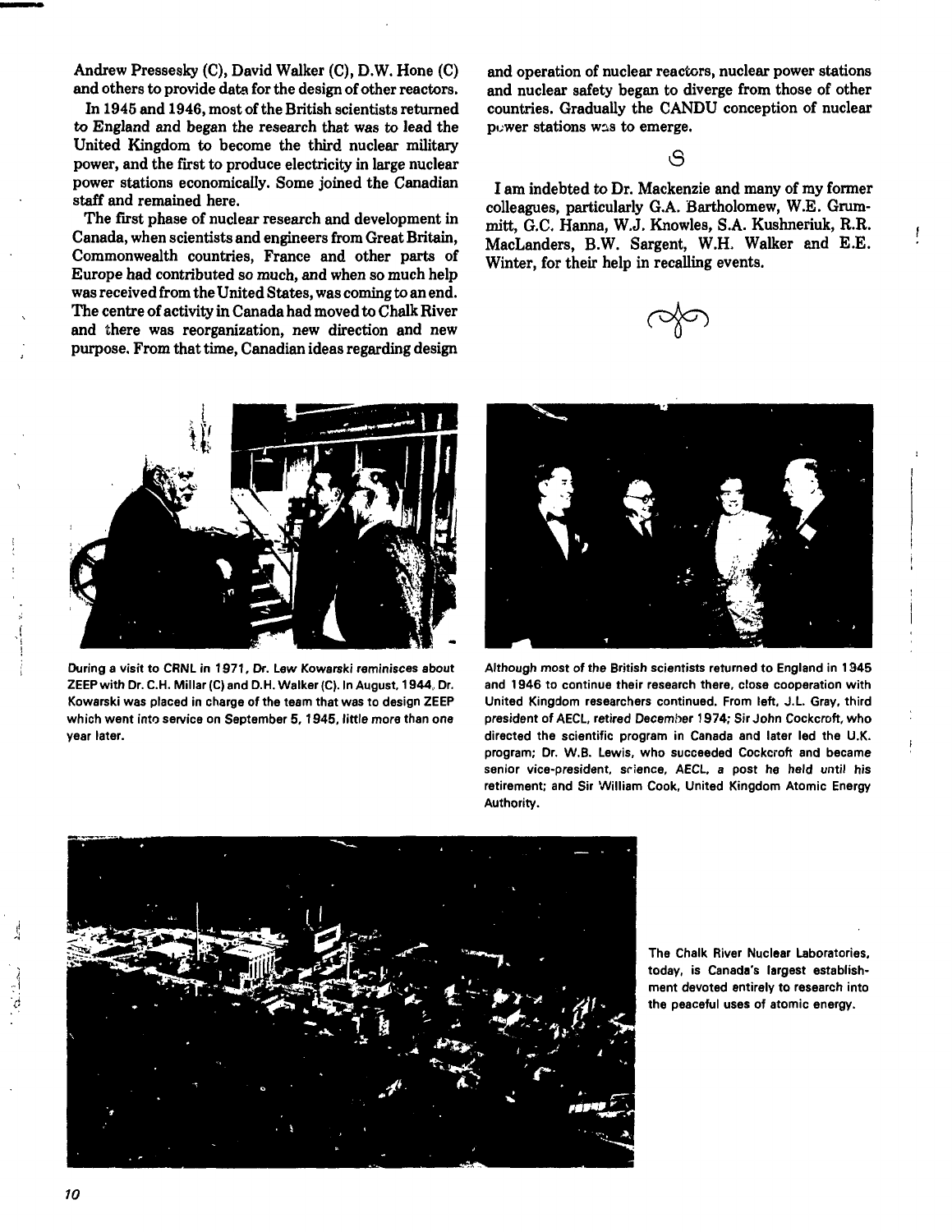## **APPENDIX**

## Professional Personnel of the Montreal Laboratory Before August 1945

## Canadians

**W.J. Allan, Jeanne L. Agnew, C.A. Barnes, Mrs. D. Bate, A.H. Booth, T.W. Boyer, G.C. Butler, A. Cambron, H.M. Cave, H.H. Clayton, M.Cohen, L.G. Cook, D.S. Craig, A.J. Cruickshank, P. Demers, D.C. Douglas, D.M. Eisen, L.G. Elliott, S. Epstein, J.M.G. Fell, F.T. Fitch, CM. Fraser, S.C. Fultz, P.E. Gishler, G.A.R. Graham, L.M. Grassie, W.E. Grummitt, E.W. Guptill, T.J. Hardwick, J.A. Harvey, E.P. Hincks, C.R.G. Holmes, D.G. Hurst, Miss M.E. Kennedy, Miss P. Kerr, D. Kirkwood, W.J. Knowles, S.A. Kushneriuk, Mrs. J. Laird, G.C. Laurence, J. LeCaine, W.R. Legge, M.W. Lister, J.G. Machutchin, S.N. Maldrett, J.C. Mark, J.H.L. Matheson, K.J. McCallum, L.A. Mc-Leod, J.W. McKay, N. Miller, J.R. Mills, W.A. Mohun, N. Morrow, G.B. Moses, A.M. Munn, N.J. Neimi, L. Nirenberg, J.W. Ozeroff, E.B. Paul, W.S. Peterson, E. Prevost, D.S. Russell, B.W. Sargent, P.J. Sereda, C.H. Simpkinson, J.K.T. Spinks, E.W.R. Steacie, J.D. Stewart, B.M. Thall, A.L. Thompson, Miss A. Underhill, D. Van Patter, A. Vroom, G.M. Volkoff, Muriel Wales, P.R. Wallace, W.H. Walker, A.G. Ward, C. Westcott, L. Yaffe.**

**The following Canadian scientists worked elsewhere on atomic energy problems in association with the Montreal Laboratory.**

**In the Chemistry department at the University of Toronto, under the direction of Professor F.E. Beamish; H.E. Bewick, J.E. Currah, and D.E. Ryan.**

**In the Chemistry department of McMaster University, under the direction of Professor H.G. Thode; G. Dean, H.E. Duckworth, R.L. Graham, A.L. Harkness, R.C. Hawkings, D.T. Roberts and S.R. Smith.**

**In the Metallurgy department at the University of Toronto, under the direction of Professor L.M. Pidgeon; W.A. Alexander and A.C. Topp.**

**In the Department of Mines and Resources - Fuel and Ore Laboratory, under the direction of Dr. G.S. Farnham; R.L. Cunningham, H.J. Nichols, G. Ensell and Miss A. McDowell.**

k

## From Other Countries

**F.T. Adler, A.H. Alien, C.B. Amphlett, G.S. Anderson, W.J. Arrol, H.S. Arms, P. Auger, A.F. Barr, S.G. Bauer, D.B. Booker, W.E. Burcham, R. Callow, B. Carlson, H. Carmichael, P.E. Cavanagh, K.E. Chackett, J.D. Cockcroft, S.G. Cohen, G.B. Cook, E.D. Courant, R.J. Cox, T.E. Cranshaw, B. Davison, J. Diamond, J.V. Dunworth, J. Elsey, A.C. English, F.J.M. Farley, F.W. Penning, G.J. Fergusson, B.H. Flowers, H.F. Freundlich, K.D. George, C.H. Gilbert, A.H.C.P. Gillison, D.W. Ginns, B.L. Goldschmidt, M. Goldstein, H.E. Gove, H. Greenwood, J.W.G. Gregory, J. Gueron, E.A. Guggenheim, H.H. Halban, R.G. Hanna, B.G. Harvey, H.G. Heal, H.G. Hereward, R.P. Hudson, J.D. Jackson, F.R. Jackson, J.B. Jelley, K.D.B. Johnson, N. Kemmer, B. Kinsey, L. Kowarski, P. Lamb, N.Q. Lawrence, C.E. Mackintosh, A.G. Maddock, R.E. Marshak, G.R. Martin, A. Nunn May, P.M. Milner, J.S. Mitchell, F. Morgan, W.K.R. Musgrave, R.E. Newell, H.R. Paneth, CO. Peabody, G. Placzek, B. Pontecorvo, H. Preston-Thomas, M.H.L. Pryce, C. Reid, D.T. Roberts, H. Seligman, K. Smith, B.S. Smith, R. Spence, J.F. Steljes, F. Sterry, J. Sutton, J. Thewlis, H. Tongue, N.J. Veall, CH. Westcott, J.B. Warren, C.N. Watson-Munro, D.West, W.J. Whitehouse, G. Wilkinson, R. Wilkinson, W.W. Young.**

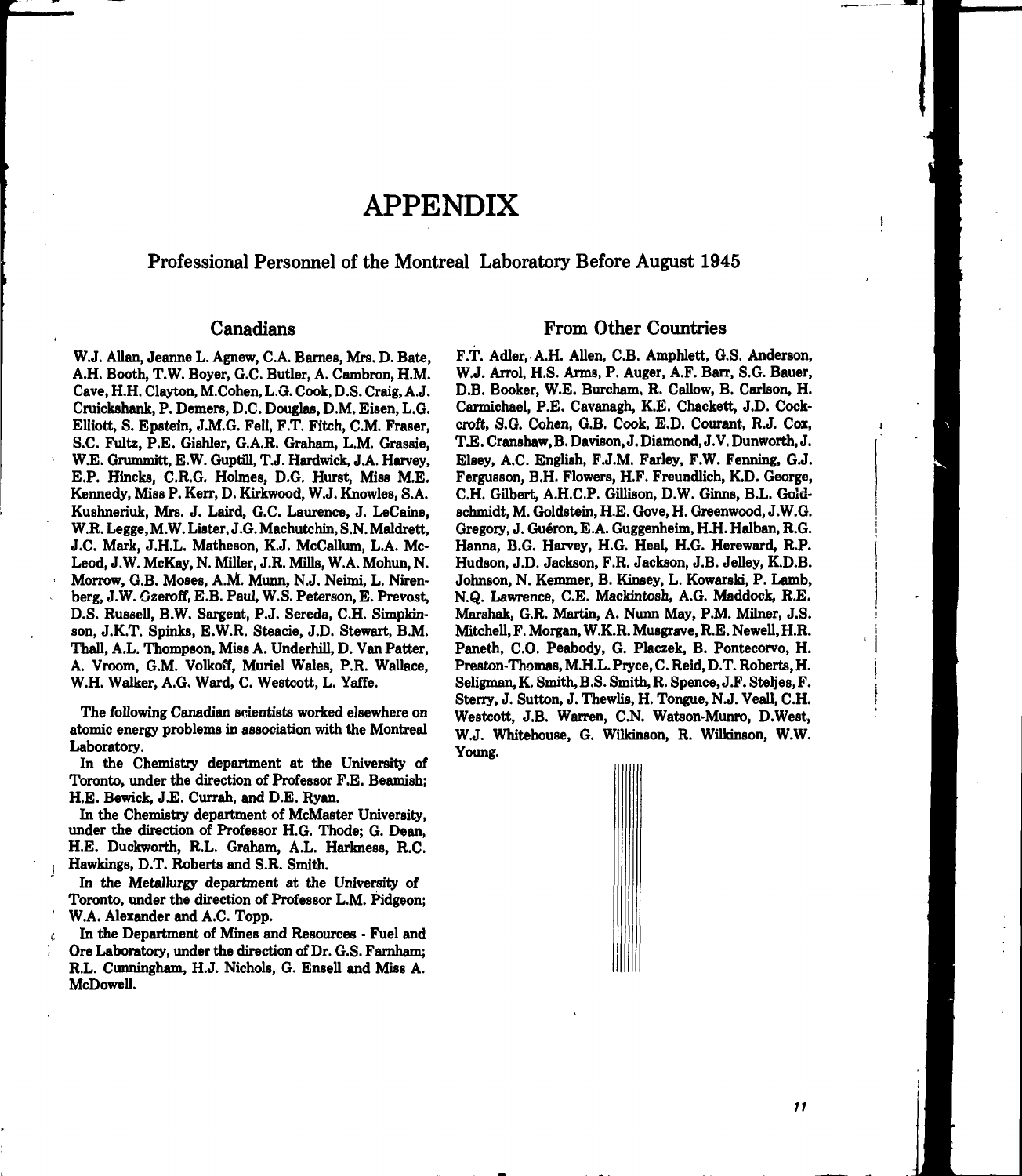#### REFERENCES

- **1. Canada's Nuclear Story by W. Eggleston, Clarke, Irwin and Company Limited, 1965.**
- **2. Arms, Men and Governments, The War Policies of Canada 1935-1945 by C.P. Stacey, The Queen's Printer.**
- **3. Britain and Atomic Energy 1939-1945 by Margaret Gowing, The Macmillan Company of Canada Limited, Toronto, 1964.**
- **4. L'Aventure Atomique by B. Goldschmidt, Librairie Aitheme Fayard, 1962.**
- **5. The New World 1939-1946 by R.G. Hewlett and Oscar E. Anderson Jr., The Pennsylvania Univ. Press, 1962.**
- **6. A General Account of the Development of Methods of Using Atomic Energy for Military Purposes: The Official Report on the Development of the Atomic Bomb Under the Auspices of the United States Government 1940-1945 by Henry D. Smyth, Washington, 1945.**